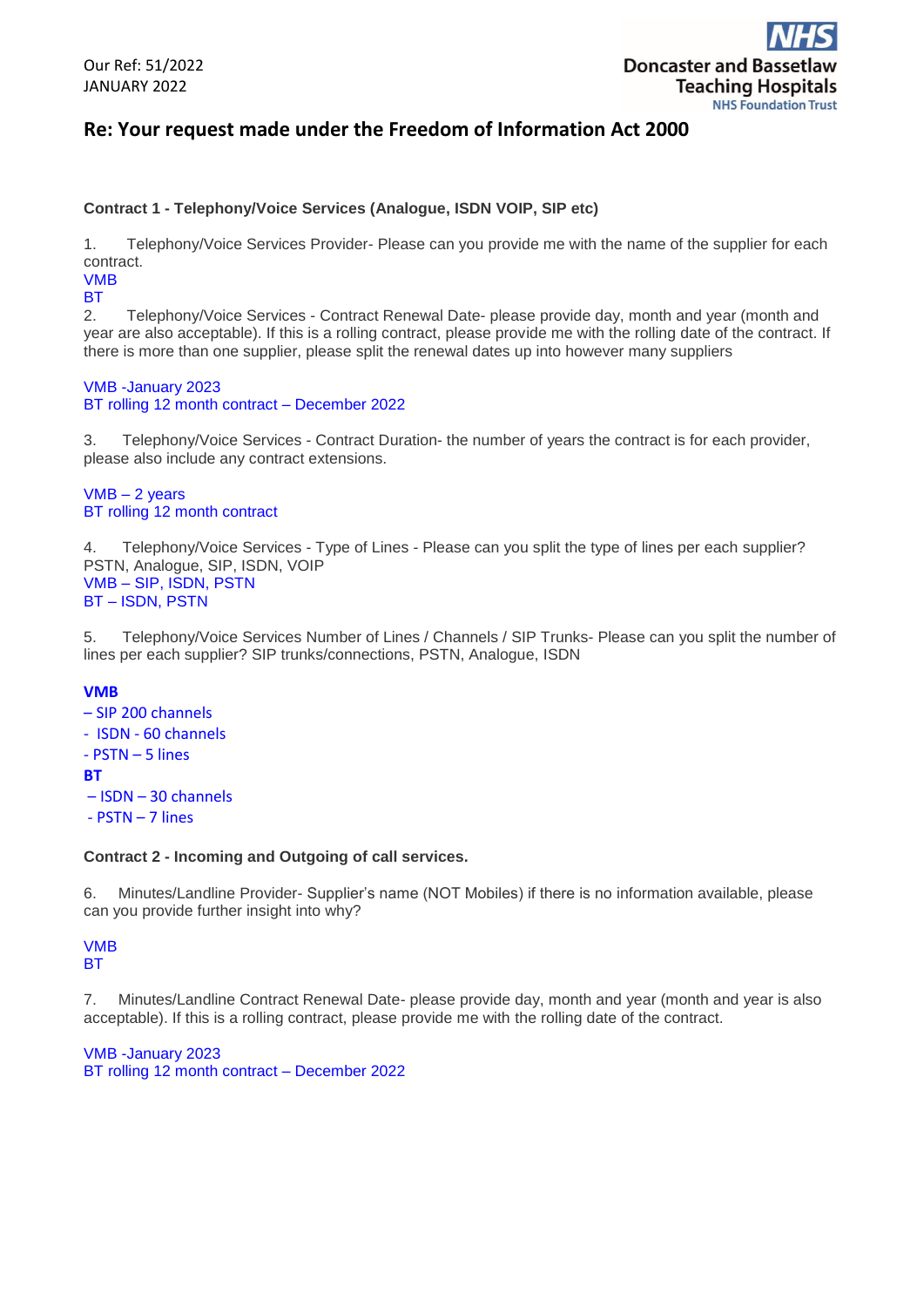Our Ref: 51/2022 JANUARY 2022

8. Minutes Landline Monthly Spend- Monthly average spend on calls for each provider. An estimate or average is acceptable. If SIP services, please provide me with the cost of services per month

VMB - £9k BT - £900

9. Minute's Landlines Contract Duration- the number of years the contract is for each provider, please also include any contract extensions.

VMB – 2 years BT rolling 12 month contract

10. Number of Extensions- Please state the number of telephone extensions the organisation currently has. An estimate or average is acceptable. 4000 extensions

#### **Contract 3 - The organisation's broadband provider.**

11. Broadband Provider- Supplier's name if there is not information available, please can you provide further insight into why?

We don't have a Broadband provider. We have a direct fibre connection with both Virgin Media & Redcentric

12. Broadband Renewal Date- please provide day, month and year (month and year is also acceptable). If this is a rolling contract, please provide me with the rolling date of the contract. If there is more than one supplier, please split the renewal dates up into however many suppliers Virgin Media 31/01/23 Redcentric 11/05/23

13. Broadband Annual Average Spend- Annual average spend for each broadband provider. An estimate or average is acceptable. Virgin Media £92k Redcentric £40k

#### **Contract 4 - Contracts relating to Wide Area Network [WAN] services, this could also include HSCN network services.**

14. WAN Provider- please provide me with the main supplier(s) if there is no information available, please can you provide further insight into why? Virgin Media **Redcentric** 

15. WAN Contract Renewal Date- please provide day, month and year (month and year are also acceptable). If this is a rolling contract, please provide me with the rolling date of the contract. If there is more than one supplier, please split the renewal dates up into however many suppliers Virgin Media 31/01/23 Redcentric 11/05/23

16. Contract Description: Please can you provide me with a brief description for each contract Virgin Media Internet & Data Circuits Redcentric Health & Social Network

17. The number of sites: Please state the number of sites the WAN covers. Approx. will do. Twelve however we manage x6 of those sites. Rest are owned by the CCG

18. WAN Annual Average Spend- Annual average spend for each WAN provider. An estimate or average is acceptable. Virgin Media £92k Redcentric £40k